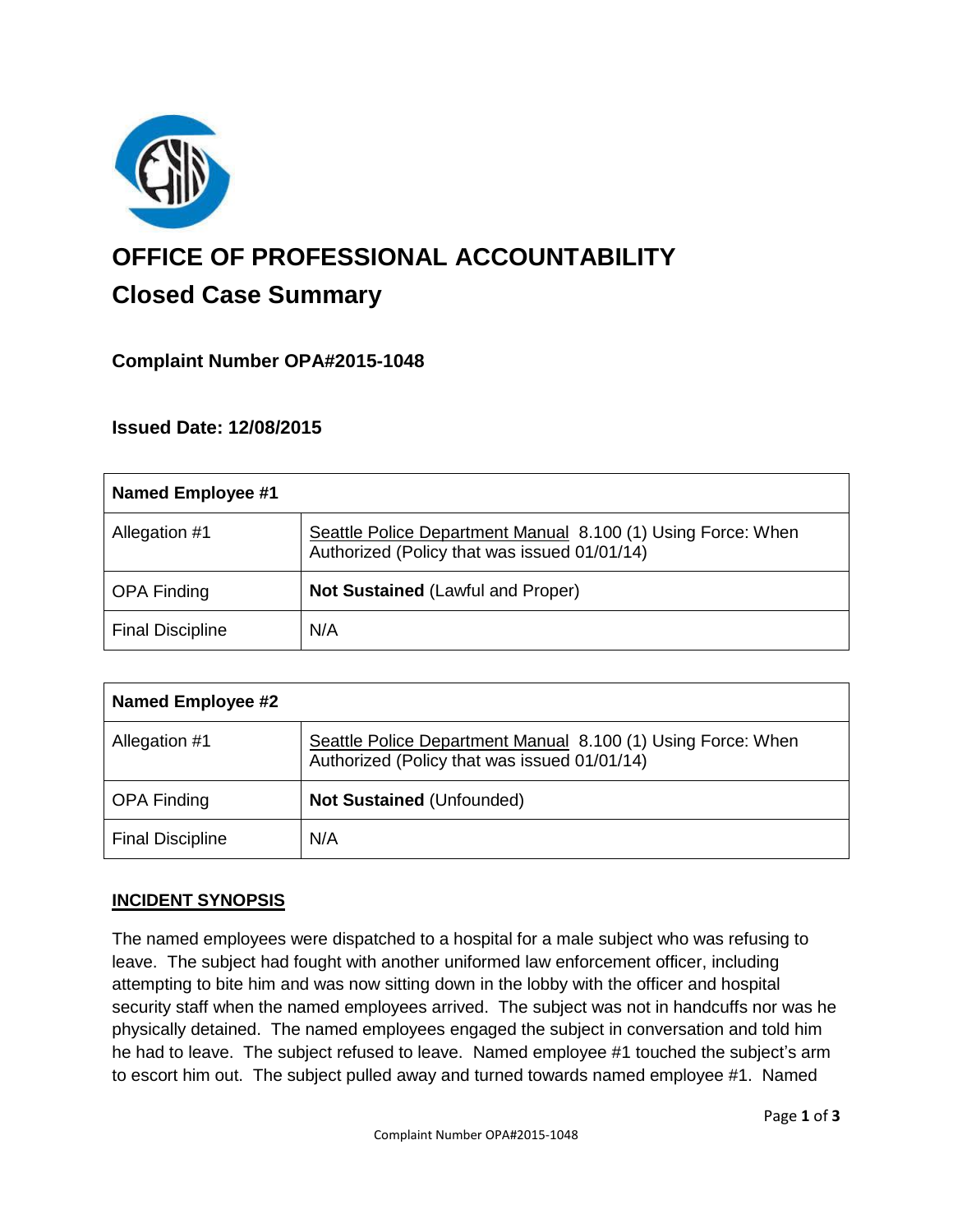employee #2 took the subject to the ground, and officers tried to handcuff the struggling subject. The subject attempted to bite named employee #1 and named employee #1 punched the subject five times in the side of the head. The subject quit struggling and was handcuffed.

# **COMPLAINT**

The complainant, The Force Review Board, alleged that the named employee #1 had no justification for punching the suspect in the head five times. The Board found that he could have used his forearm to pin the suspect's head to the ground if he felt that the suspect may attempt to bite him. The officer needs to articulate why that level of force was necessary, and why five punches were necessary.

The complainant, The Force Review Board, alleged that the named employee #2 appeared from the hospital video to have taken the suspect down with a neck hold. The suspect's chin appears to lift back in response to the hold, indicating that it was not a shoulder hold only. This level of force requires a clear articulation for why it was necessary.

# **INVESTIGATION**

The OPA investigation included the following actions:

- 1. Review of the complaint from the Force Review Board
- 2. Search for and review of all relevant records and other evidence
- 3. Review of In-Car Videos
- 4. Review of hospital security video
- 5. Interviews of SPD employees

# **ANALYSIS AND CONCLUSION**

The Force Review Board (FRB) alleged that there was "no justification" for the punches delivered to the subject's head by named employee #1. The preponderance of the evidence from the OPA investigation supports named employee #1's belief that the subject was attempting to bite him. Named employee #1 was on top of the partially prone subject's back attempting to gain control of him and prevent him from putting his hands under his body where he could access a weapon. Named employee #1 knew that the subject had previously attempted to bite another law enforcement officer and had witnessed the subject physically resist his (named employee #1's) attempts to escort the subject out of the Emergency Department. OPA found, notwithstanding any other available force options named employee #1 may have employed instead of striking the subject, his use of approximately five punches was reasonable, necessary and proportional given the immediate threat of serious injury from being bitten and the totality of the circumstances.